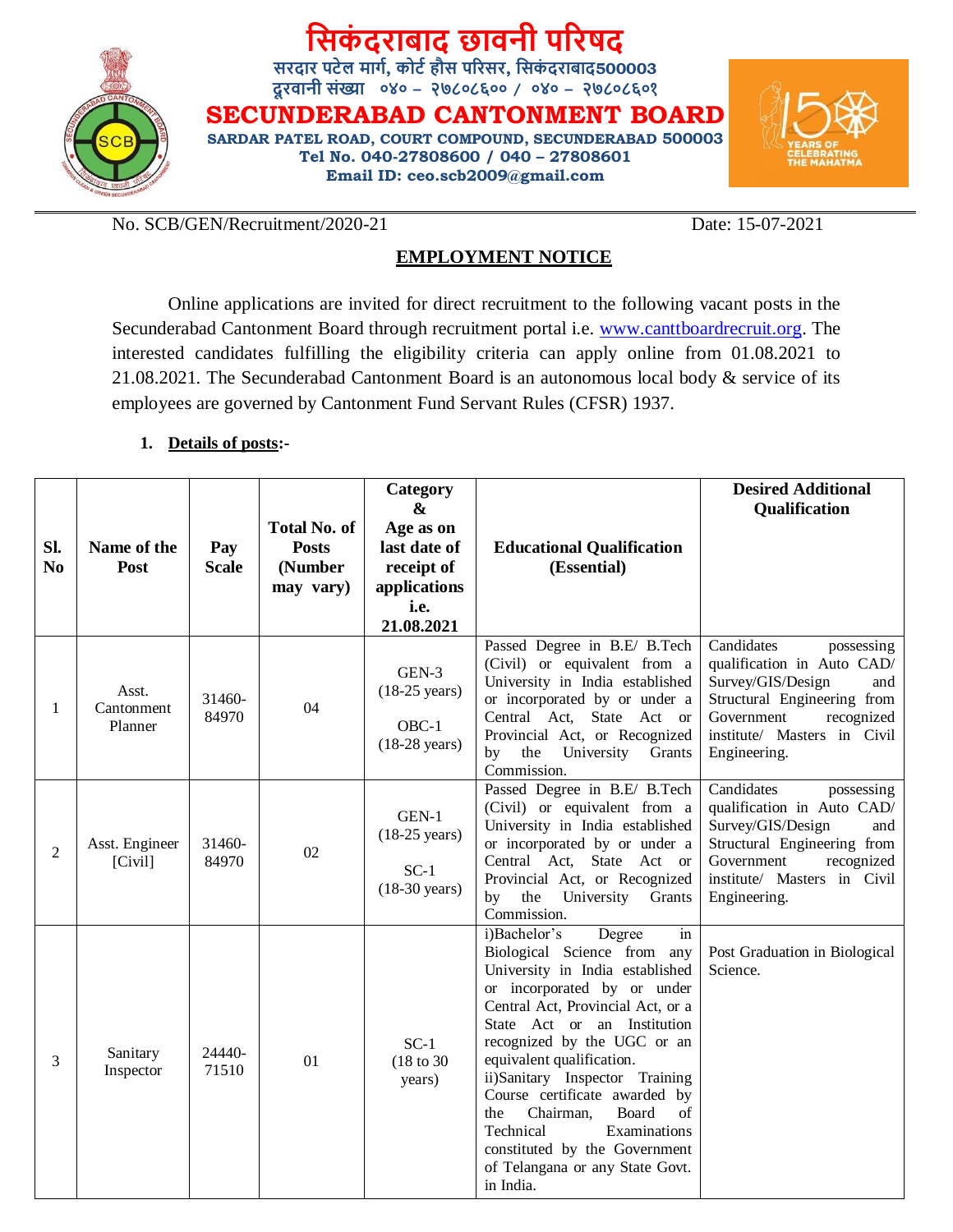| $\overline{4}$ | Asst. Medical<br>Officer  | 40270-<br>93780 | 05 | $GEN-2$<br>$(18-32 \text{ years})$<br>$OBC-2$<br>$(18-35 \text{ years})$<br>$SC-1$<br>$(18-37 \text{ years})$ | <b>MBBS</b><br>degree<br>from<br>an<br>institution/college recognised by<br>Medical<br>Council<br>of<br>the<br>India/Govt of India.                                                                                                                               | MD<br>Gynaecology/<br>Paediatric/ General Medicine<br>/Critical<br>Care/<br>General<br>Surgeon.                                                           |
|----------------|---------------------------|-----------------|----|---------------------------------------------------------------------------------------------------------------|-------------------------------------------------------------------------------------------------------------------------------------------------------------------------------------------------------------------------------------------------------------------|-----------------------------------------------------------------------------------------------------------------------------------------------------------|
| 5              | Pharmacist<br>(Allopathy) | 21230-<br>63010 | 02 | $OBC-1$<br>$(18-28 \text{ years})$<br>$SC-1$<br>$(18-30 \text{ years})$                                       | D.Pharm<br>passed<br>from<br>$\mathbf{a}$<br>recognized Board of Technical<br>Education in India or equivalent<br>recognized by a Govt. approved<br>Health University                                                                                             | Bachelor's<br>Degree<br>in<br>Pharmacy<br>PG<br>and<br>(M.Pharm)                                                                                          |
| 6              | <b>Nurses</b>             | 25140-<br>73270 | 02 | OBC-1<br>$(18-28 \text{ years})$<br>$SC-1$<br>$(18-30 \text{ years})$                                         | B.Sc (Nursing) or 03 years in<br>General Nursing and Midwifery<br>Course passed from recognized<br>college approved by Nursing<br>Council of India.<br>Nursing Candidates must be<br>registered as Nurse/Midwife<br>with<br>Central/State<br>Nursing<br>Councils. | One year experience as a<br>Staff Nurse in any recognized<br>Hospital.                                                                                    |
| $\tau$         | Lab Assistant             | 13000-<br>40270 | 01 | GEN-1<br>$(18-25 \text{ years})$                                                                              | 12 <sup>th</sup><br>Standard<br>passed<br>with<br>Biology, Physics, Chemistry                                                                                                                                                                                     | Certificate course in Medical<br>Laboratory Technology.<br>One year experience in any<br>recognized Laboratory.                                           |
| 8              | <b>Dresser</b>            | 13000-<br>40270 | 05 | $GEN-2$<br>$(18-25 \text{ years})$<br>$OBC-2$<br>$(18-28 \text{ years})$<br>$SC-1$<br>$(18-30 \text{ years})$ | 12th<br>Standard<br>passed<br>with<br>Science<br>Subjects<br>(Physics,<br>Chemistry and Biology) Or<br>Equivalent from a recognized<br>Board.                                                                                                                     | Certificate<br>course<br>in<br>'Dressing' or 'First Aid'<br>from a Govt. recognised<br>institute.<br>One year<br>experience<br>in<br>recognized hospital. |
| 9              | Ward Servant              | 13000-<br>40270 | 02 | $OBC-2$<br>$(18-28 \text{ years})$                                                                            | 10th<br>class<br>passed<br>from<br>a<br>recognized Board.                                                                                                                                                                                                         | One year experience as a<br>servant<br>Ward<br>from<br>a<br>recognized hospital.                                                                          |

# **2. Age limit**:

#### **The age limit will be considered as on last date of receipt of applications i.e. 21.08.2021.**

a) Age Limit for Sr. No. 01 to 03 & 05 to 09 :- As per existing rules under CFSR 1937 as amended from time to time the minimum age limit is 18 years and maximum age limit is 25 years.

b) Age Limit for Sr. No. 04:- As per existing rules under CFSR 1937 as amended from time to time and special sanction received vide Principal Director, Defence Estates, Southern Command, Pune letter No.7680/B/XXIX/DE, dated 12-05-2021 the minimum age limit is 18 years and maximum age limit is 32 years.

c) Age limit shall be relaxed by 03 years for OBC & 05 years for SC/ST (for reserved posts only) and by 10 years for disabled candidates over and above the admissible age. Physically Handicapped candidates shall attach proof of physical disability (certificate from competent authority).

d) Age relaxation will be admissible to the Departmental Candidates of the Cantonment Board, Secunderabad and ex service men as per CFSR,1937 and should fill the applications through proper channel.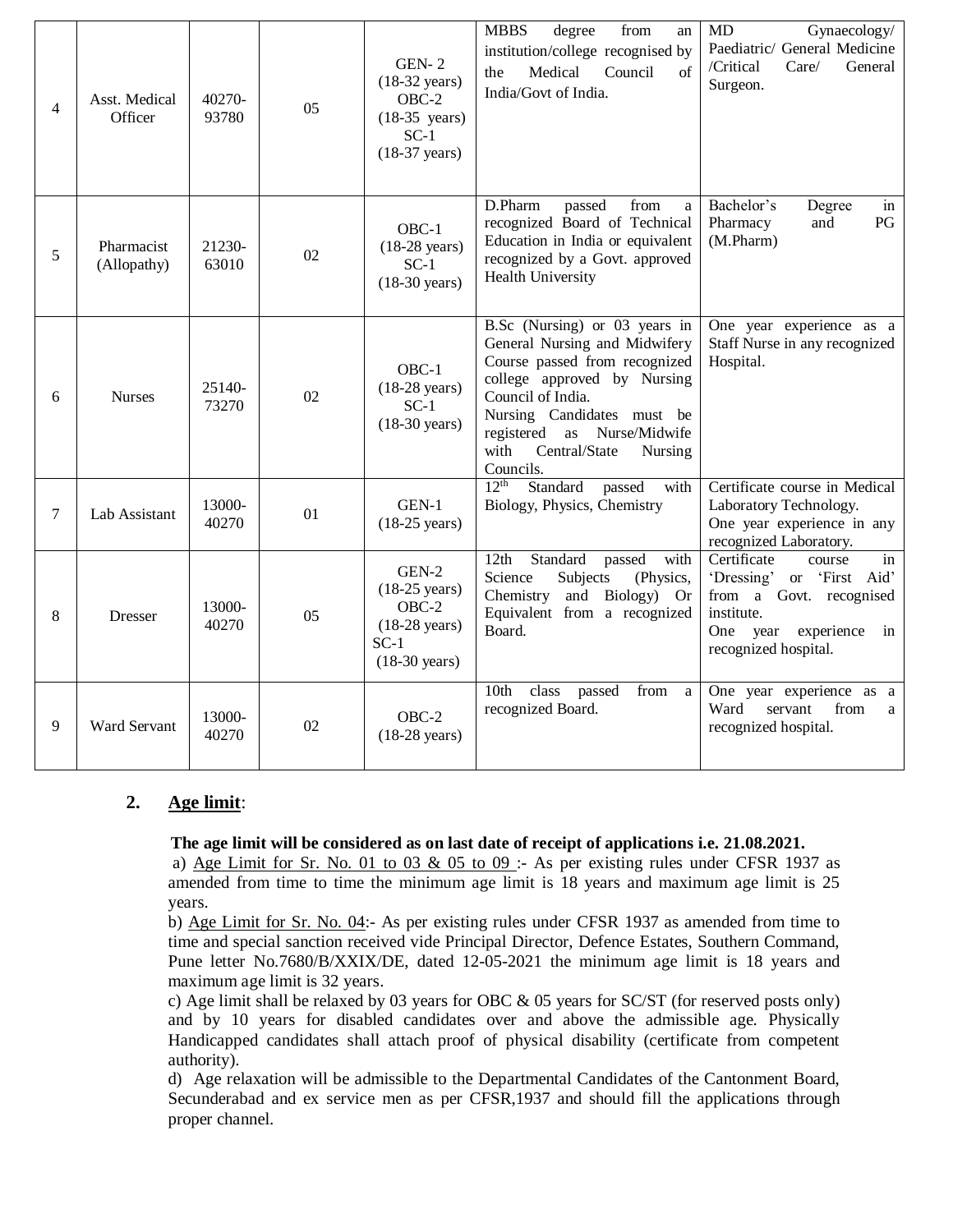# **3. Mode of Selection**:

The selection of candidates for appointment to the posts will be made by Multiple choice objective type computer based examination. There will be a skill test for Post 8. The questions for examination will be set only in English. There will be no interview for any of the above mentioned posts. Date, Time & Venue for Online test will be intimated on website/portal [www.canttboardrecruit.org](http://www.canttboardrecruit.org/) in due course of time. Candidates are required to visit website/portal www.canttboardrecruit.org regularly to check time schedule for written test.

- a) The final selection of these posts will be based on marks secured in the examination and skill test if any. Those candidates who qualify in the Examination in order of merit will be called for verification of Certificates, Community and Category wise for the vacancies available as required.
- b) At the time of Online Test, the candidates must bring documents in support of their Date of Birth and Identity and recent passport size photograph with him/ her along with Admit Card.
- c) PENALTY FOR WRONG ANSWERS for Posts 1 to 6: Candidates should note that for each wrong answer, one fourth (0.25) of the marks assigned to that question will be deducted as penalty.
- d) A common examination will be conducted for the Posts 1  $\&$  2, as the required qualifications and syllabus and scheme of the examination are same. The eligible candidates however should submit applications separately for each post.
- e) Skill test details for Post 8 will be intimated for the selected candidates in the examination.

| Post No. | Computer based Examination<br>(Objective Type) | No. of Questions<br>(Each One mark) | Duration   |
|----------|------------------------------------------------|-------------------------------------|------------|
|          | General intelligence and reasoning             |                                     |            |
|          | General awareness                              |                                     | 100<br>Min |
| 1 & 2    | Numerical aptitude                             | 120                                 |            |
|          | <b>English Comprehension</b>                   |                                     |            |
|          | Civil Engineering                              |                                     |            |
|          | General intelligence and reasoning             |                                     |            |
|          | General awareness                              |                                     | 100<br>Min |
| 3        | Numerical aptitude                             | 120                                 |            |
|          | <b>English Comprehension</b>                   |                                     |            |
|          | <b>Biological Sciences, Sanitary Inspector</b> |                                     |            |
|          | <b>Training Course</b>                         |                                     |            |
|          | General intelligence and reasoning             |                                     |            |
| 4        | General awareness<br>Numerical aptitude        | 120                                 | 100<br>Min |
|          |                                                |                                     |            |
|          | <b>English Comprehension</b>                   |                                     |            |
|          | Medical concepts                               |                                     |            |
|          | General intelligence and reasoning             |                                     |            |
| 5        | General awareness                              | 100                                 | 90 Min     |
|          | Numerical aptitude                             |                                     |            |
|          | <b>English Comprehension</b>                   |                                     |            |
|          | Pharmacy                                       |                                     |            |
|          | General intelligence and reasoning             |                                     |            |
| 6        | General awareness                              |                                     | 90 Min     |
|          | Numerical aptitude                             | 100                                 |            |
|          | <b>English Comprehension</b>                   |                                     |            |
|          | <b>General Nursing</b>                         |                                     |            |

### **4. Scheme of examination:**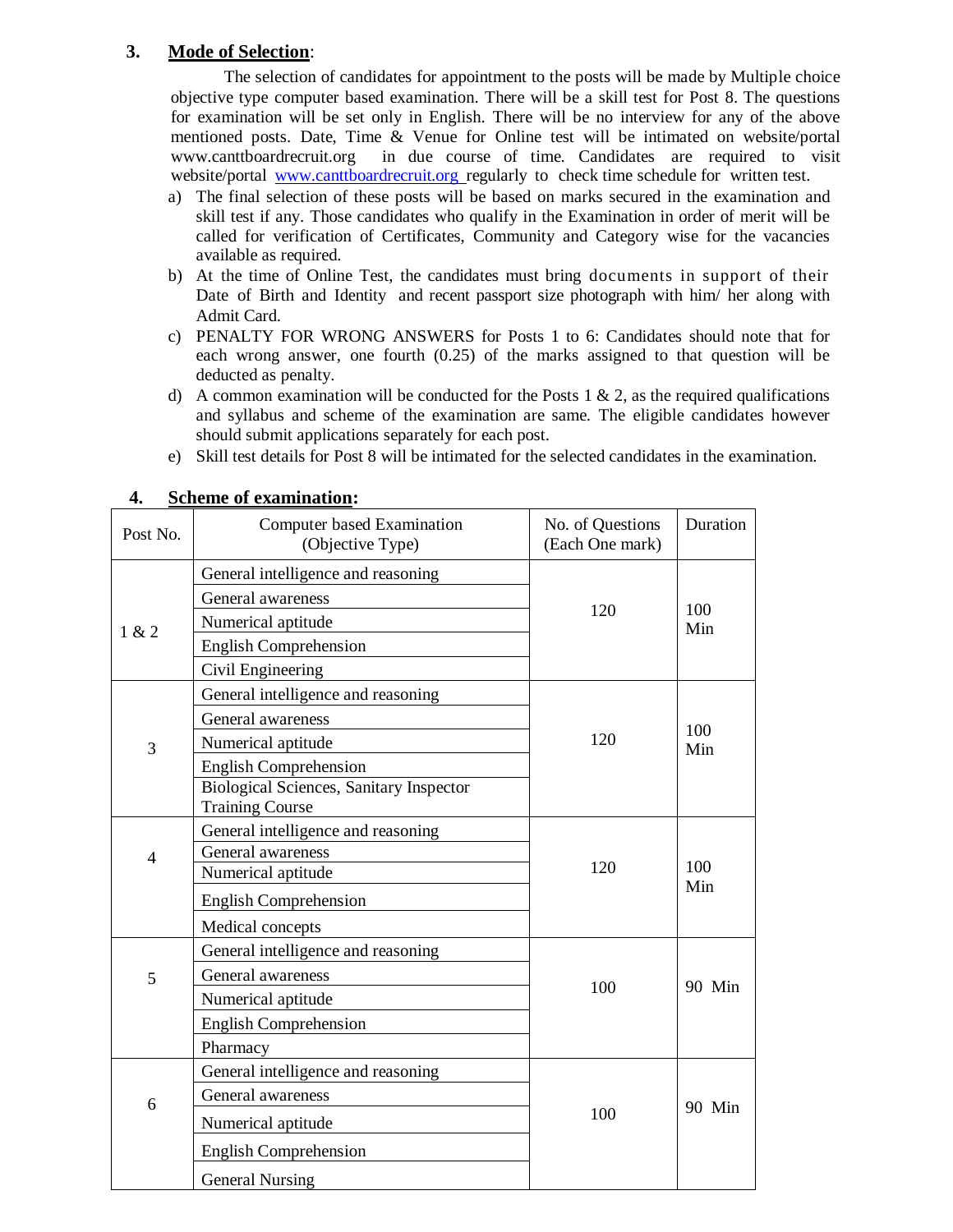| 7 | General intelligence and reasoning<br>General awareness<br>Numerical aptitude<br><b>English Comprehension</b> | 90                   | 90 Min |
|---|---------------------------------------------------------------------------------------------------------------|----------------------|--------|
| 8 | General intelligence and reasoning<br>General awareness<br>Numerical aptitude                                 | 90                   | 90 Min |
|   | <b>English Comprehension</b><br>Skills Test (Knowledge of first aid and<br>handling of dressing wounds)       | Qualifying in nature |        |
| 9 | General intelligence and reasoning<br>General awareness<br>Numerical aptitude<br><b>English Comprehension</b> | 90                   | 90 Min |

A mock test / practice test will be placed in the website secunderabad.cantt.gov.in where candidates can avail and take this mock test, unlimited number of times.

## **Syllabus of the examination**: -

- i) General intelligence and reasoning will include both verbal and non-verbal reasoning.
- ii) General awareness will include history, culture, geography, economic science, General polity, Indian Constitution, current affairs etc.
- iii) Numerical aptitude will test the knowledge of arithmetical concepts and their use in finding the solution of real-life problems.
- iv) English Comprehension will test the candidate's ability to understand correct English, has basic comprehension and writing ability, etc.
- v) Civil Engineering includes Surveying, construction Materials & Practice, Engineering Mechanics and Strength of Materials Hydraulics, Quantity Surveying, Design of Structures (RCC and Steel),Irrigation Engineering, Environmental Engineering, Transportation Engineering, GIS, etc.
- vi) Biological Science includes Microbial diversity Cryptogams and Gymnosperms, Anatomy, Embryology, Taxonomy and Medicinal Botany, Plant Physiology, Genetics, Tissue, Culture and Biotechnology, Non chordate and chordate, Cell biology, Embryology, Animal Physiology, Ecology, Evolution, Fisheries and Aquaculture, Clinical Science, Animal Biotechnology, etc. SI training Course includes Biological Science, Public health administration, National health programs and communicable diseases etc.
- vii) Medical concepts include Anatomy, Pathology, O & G, Medicine, Physiology, Ophthalmology, Biochemistry, Microbiology, Pharmacology, FMT, Skin & VD, Radio Diagnosis, Dental, ENT, pediatrics, Orthopedics, Community Medicine, Surgery, Psychiatry, Anaesthesiology, etc.
- viii) Pharmacy includes Introduction to Pharmacopoeias, Metrology & Posology-Calculations of doses on the basis of age, Manufacturing and evaluation various dosage forms, Study of Immunity  $\&$ Immunological products, Anatomy and Physiology, The concept of health, Concept of disease, etc.
- ix) General Nursing includes Professional, Fundamental Nursing, Community Nursing, Anatomy, Physiology, Basic Pharmacy, Ophthalmology, ENT, General Surgery, Orthopedic Medicine, Midwifery and Gynec, etc.

# **5. Application Fee:**

Application processing fee for Post No. 1 to 6:

| S.No.   Category                      | Fee |
|---------------------------------------|-----|
| GEN                                   |     |
| <b>OBC</b>                            |     |
| SC/ST/PWD/Ex-Service men/Departmental |     |
| Candidates                            |     |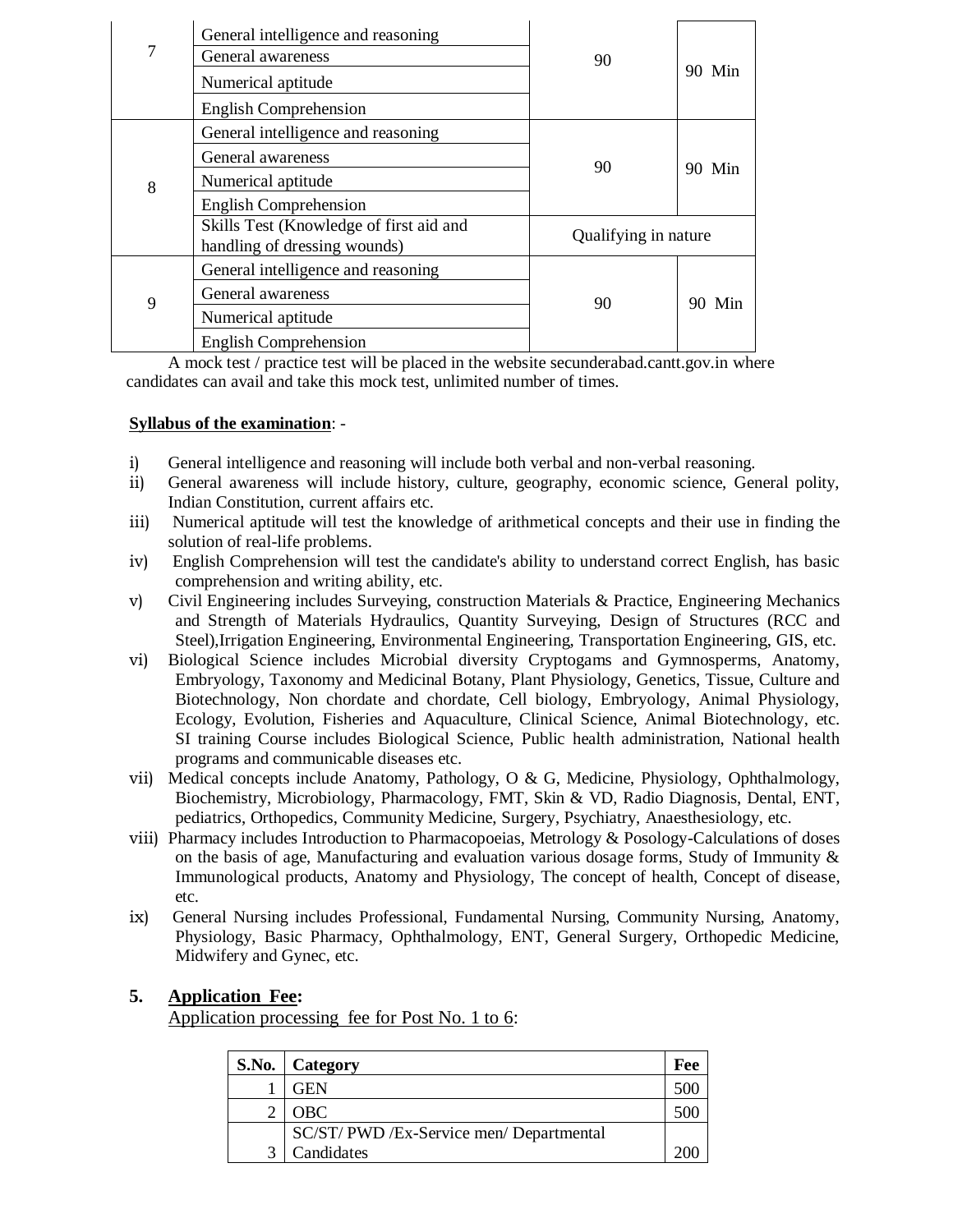Application processing fee for Post No. 7 to 9:

| S.No. | Category                              | Fee |
|-------|---------------------------------------|-----|
|       | GEN                                   |     |
|       | <b>OBC</b>                            |     |
|       | SC/ST/PWD/Ex-Service men/Departmental |     |
|       | Candidates                            |     |

The application fee to be paid through online payment mode via portal while applying for the post.

**MODE OF APPLICATIONS: Online Applications complete in all respect will only be accepted.** Any application form received from any other source shall not be entertained and will be summarily rejected.

### **IMPORTANT DATES:**

| <b>Commencing date for Submission of Online</b><br><b>Application</b> | 01.08.2021                        |
|-----------------------------------------------------------------------|-----------------------------------|
| Last date of receipt of online application                            | 21.08.2021                        |
| Download of Admit Card and<br>Date of Examination                     | To be intimated on Website/Portal |

- **Note** Applications which are incomplete in any respect, not accompanied by requisite photographs, Signature, essential qualification or without requisite fee or not properly filled are liable to be summarily rejected. **No correspondence in this regard would be entertained.**
- **6. Admit-Card / Call letter for Online Test:** -Applications will be scrutinized and only eligible candidates would be intimated online at website/portal **www.canttboardrecruit.org** about the date, time and venue for conduct of Test. Further, the admit card will be generated online for eligible Candidates, which can be downloaded by the candidates.

Candidates are required to visit our website/portal www.canttboardrecruit.org regularly to check any information or any amendments or updates regarding said recruitment and time schedule for online test.

### 7. **Eligibility Criteria**: -

i) The candidate must be a citizen of India.

ii) The candidate must fulfill the minimum essential qualifications like educational qualification, caste, age, experience etc. as stipulated in this advertisement.

iii) The cut-off date for age will be last date of receipt of application.

iv) If there are two or more candidates in the same category having equal marks in the examination, the candidate older in age will get preference.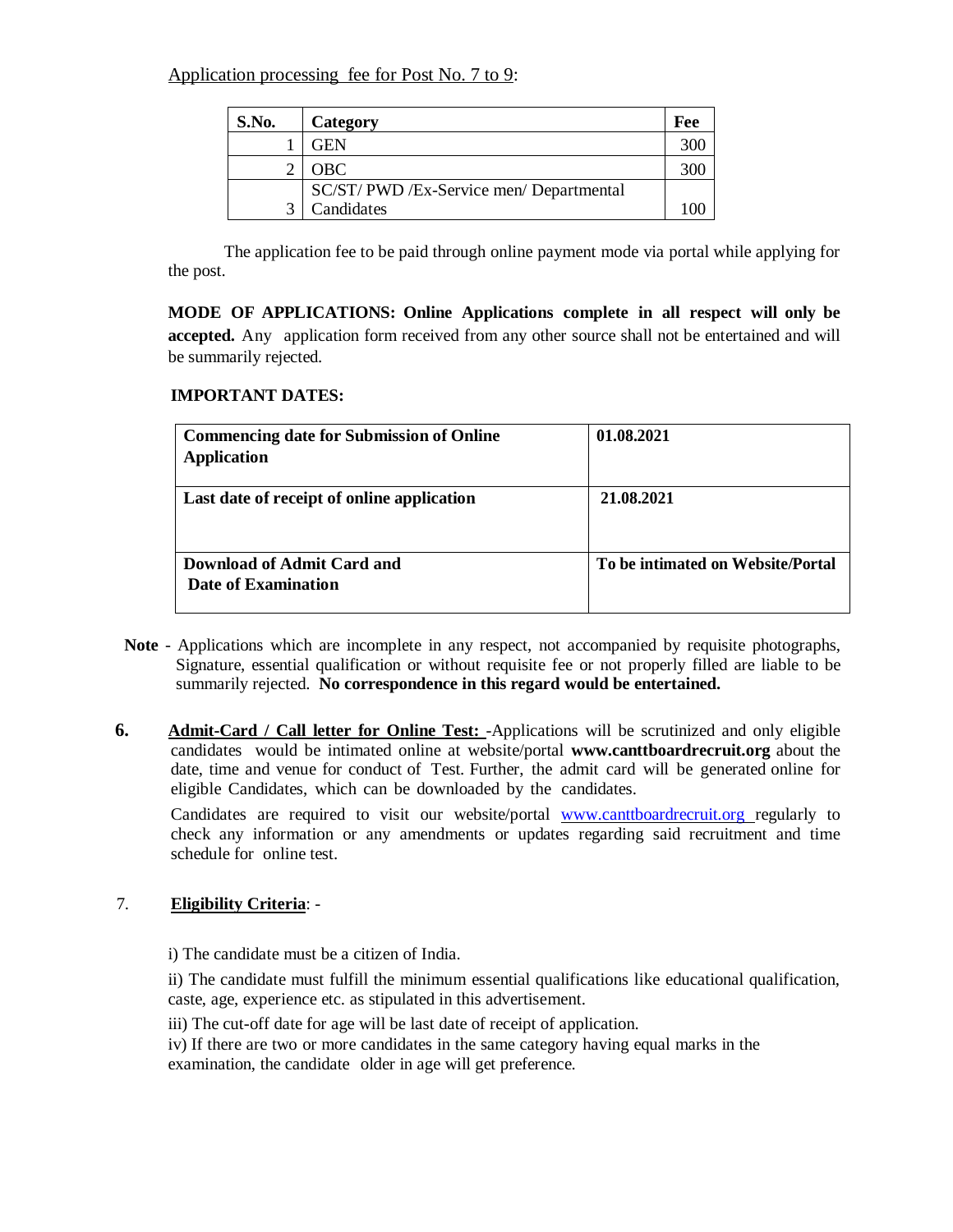## 8. **General Conditions**:-

a) The number of vacancies advertised is only approximate and is liable for modification including reduction with reference to vacancy position at any time before finalization of selection.

b) The service of the appointed candidate / person will be governed under Cantonment Fund Servant Rules, 1937 as amended from time to time, Cantonments Act, 2006, New Pension Scheme as amended from time to time by the Central Govt.

c) Probation Period:- Appointment of selected candidates shall be provisional as per Cantonment Fund Servant Rules, 1937 as amended from time to time.

d) No conveyance, TA/DA or any other allowance will be paid for appearing for the Online test/ Skill test

e) Candidates already serving in any recognized institution, autonomous body or Central/State Government undertaking should apply through proper channel and should submit such documents at the time of verification of documents.

f) The above posts are on permanent basis and probation period will be as per rules. The CEO reserves the right to accept/reject any or all the applications without assigning any reasons thereof.

g) If the applicant wishes to apply for more than one post, separate application for each post should be made through online mode.

h) Applications and fee payment received through offline mode will be summarily rejected and the candidates are advised to apply only through online.

i)The appointment authority shall draw a reserve panel / waiting list in addition to the number of candidates selected as per the notified vacancies. The reserve panel / waiting list shall be valid for a period of one year from the date of declaration of result and the vacancies arising due to non-acceptance of the offer of appointment, candidates not joining the post after acceptance of appointment or the candidates not being found eligible for appointment after verification of documents / certificates or due to resignation of selected candidate(s) within one year of joining the post, shall be filled-up from this reserve panel / waiting list.

j) The candidates should note that their admission to the examination will be purely provisional based on the information given by them in the Application Form. This will be subject to verification of all the eligibility conditions by the Competent Authority.

k) The final selection of the candidate is subject to the medical fitness certificate to be issued by the medical officer appointed by the CEO, Secunderabad Cantonment.

### **9. Scrutiny of documents along with Online generated Application**: -

After considering the merit list the shortlisted candidate will be called for verification / scrutiny of documents. The following original Documents / Certificates and one set of selfattested copies, along with hard copy of print out of online application are to be produced at that time at the time of verification/scrutiny of documents.

(a) Computer generated Application form duly signed by the candidate.

- (b) Proof of Date of Birth
- (c) Two latest colour passport size photographs.

(d) Original Certificates of requisite academic qualification with detail marks.

(e) Caste / Disability certificate (wherever applicable).

(g) Address proof (Domicile Certificate). The original documents as mentioned above of the shortlisted candidates will be checked  $\&$  verified at office of the Secunderabad Cantonment Board, Secunderabad and further the appointing authority will undertake an exercise of verification of character and antecedents of the Candidates. The appointment will be provisional and subject to verification of Character and antecedents of the Candidate. It may be noted that document verification is just another stage in the selection process. Merely being called for verification of documents does not indicate that his / her name will appear in the final merit list. Candidature of candidate may be cancelled at any stage and no correspondence in this regard will be entertained.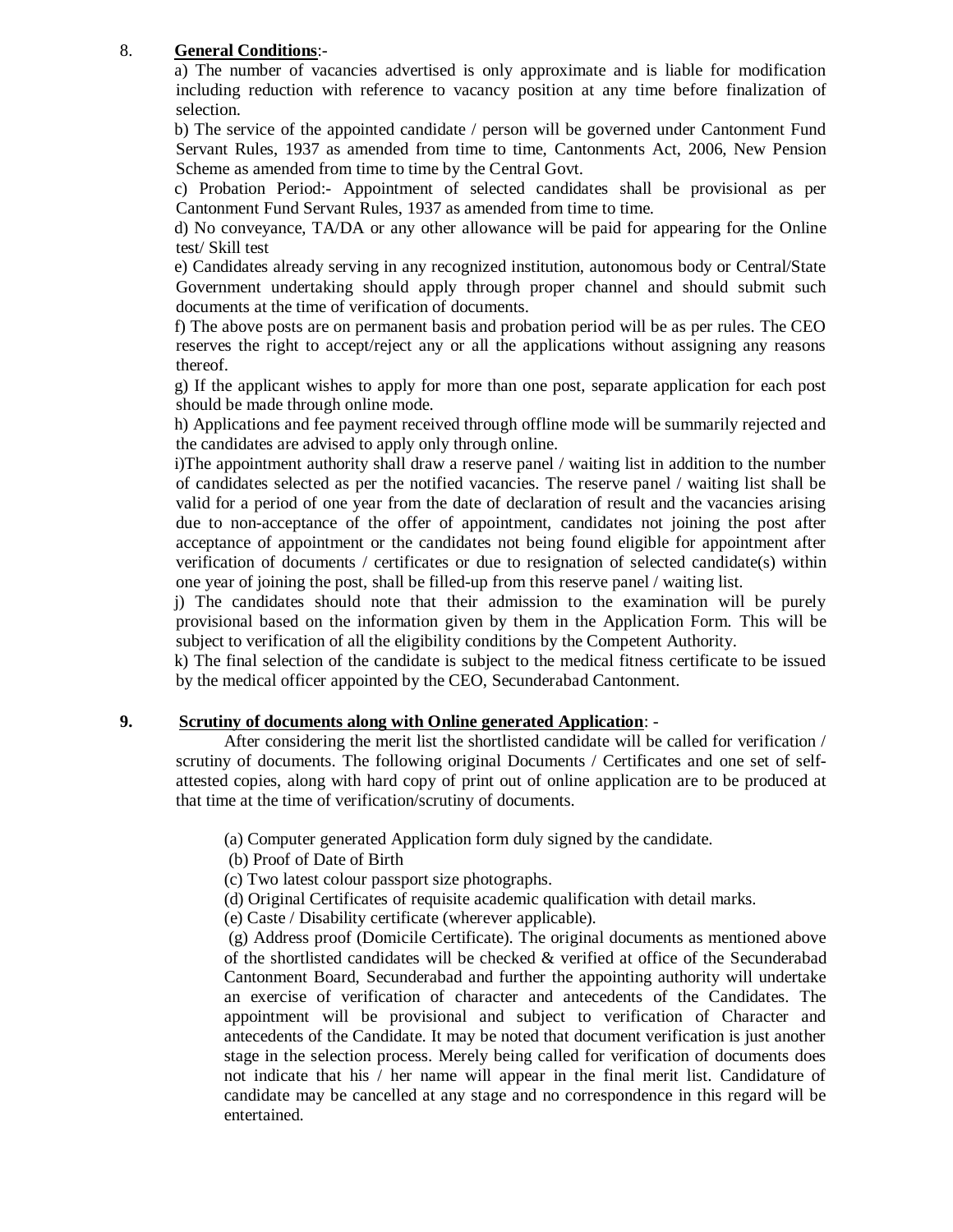- **10. Rejection:-** The following acts of commission would render the candidature/ application as disqualified / rejected: -
	- (a) Not meeting the laid down mandatory essential qualifications.
	- (b) Furnishing of false, inaccurate or tampered information.
	- (c) Obtaining support for his candidature through unfair means.
	- (d) Impersonation by any person.
	- (e) Submitting fabricated / false documents.
	- (f) Making statements which are incorrect or false or suppressing material information.
	- (g) Resorting to any other irregular or improper means in connection with his candidature for the selection.
	- (h) Improper / Incomplete filling of application.
	- (i) More than one application submitted for the same post.

#### **11. How to apply online for the Posts**:-

(1) (a) Before applying, the Candidates are advised to go through this advertisement carefully for determining their eligibility as per laid down criteria for the post.

(b) Candidate will be required to complete the Online Application Form, the instruction for which is available at the above mentioned site. The time gap to fill complete online application will be 30 minutes.

(c) Before starting the filling up of online application, the candidate must have his / her photograph and signature duly scanned in the .jpg format.

(d) The admission at all stages of the examination will be purely provisional subject to satisfying the prescribed eligibility conditions.

(e) Candidates are required to apply ONLINE at www.canttboardrecruit.org. No other means / mode of application will be accepted. Candidates are required to have valid email identification and active mobile number and there should not be any change for contact till the selection process is completed.

- (2) For submission of application, visit the website/portal of [www.canttboardrecruit.org.](http://www.canttboardrecruit.org/) click on New User Registration.
	- a) Select Secunderabad from drop down option in the Cantt Board.
	- b) Select the post to apply from the drop down option.
	- c) Enter your mobile Number (working) and click to get OTP.
	- d) You will receive the OTP on your mobile.
	- e) Thereafter, fill the OTP and validation code (CAPTCHA) and click on submit.
- (3) The procedure /steps for filling up of application online is briefed below:
	- STEP 1 : Submission of Application details.

STEP 2 : Uploading of scanned Photograph and Signature.

STEP 3 : Payout of application fee online ( if applicable)

- (4) The application shall be treated complete only if all the three mandatory Steps (Step-1, Step-2, and Step-3) are completed successfully.
- (5) In case candidates are not able to submit fee by closing date, or the application is otherwise is incomplete, his/her candidature will be rejected.
- (6) Applicant can view the application details from the already registered user section available on the home page by providing application Number and E-mail id. Applicant is required to ensure that photograph & Signature is visible and fee status changed to paid otherwise application will be treated as incomplete and summarily rejected.
- (7) Check list: Following document(s) should be kept handy before applying online:

a) Credit Card/Debit card/ Bank details.

- b) Scanned image of Photographs (JPG format, size between 20-40 KB)
- c) Scanned image of Signature (JPG format, size between 10-20 KB)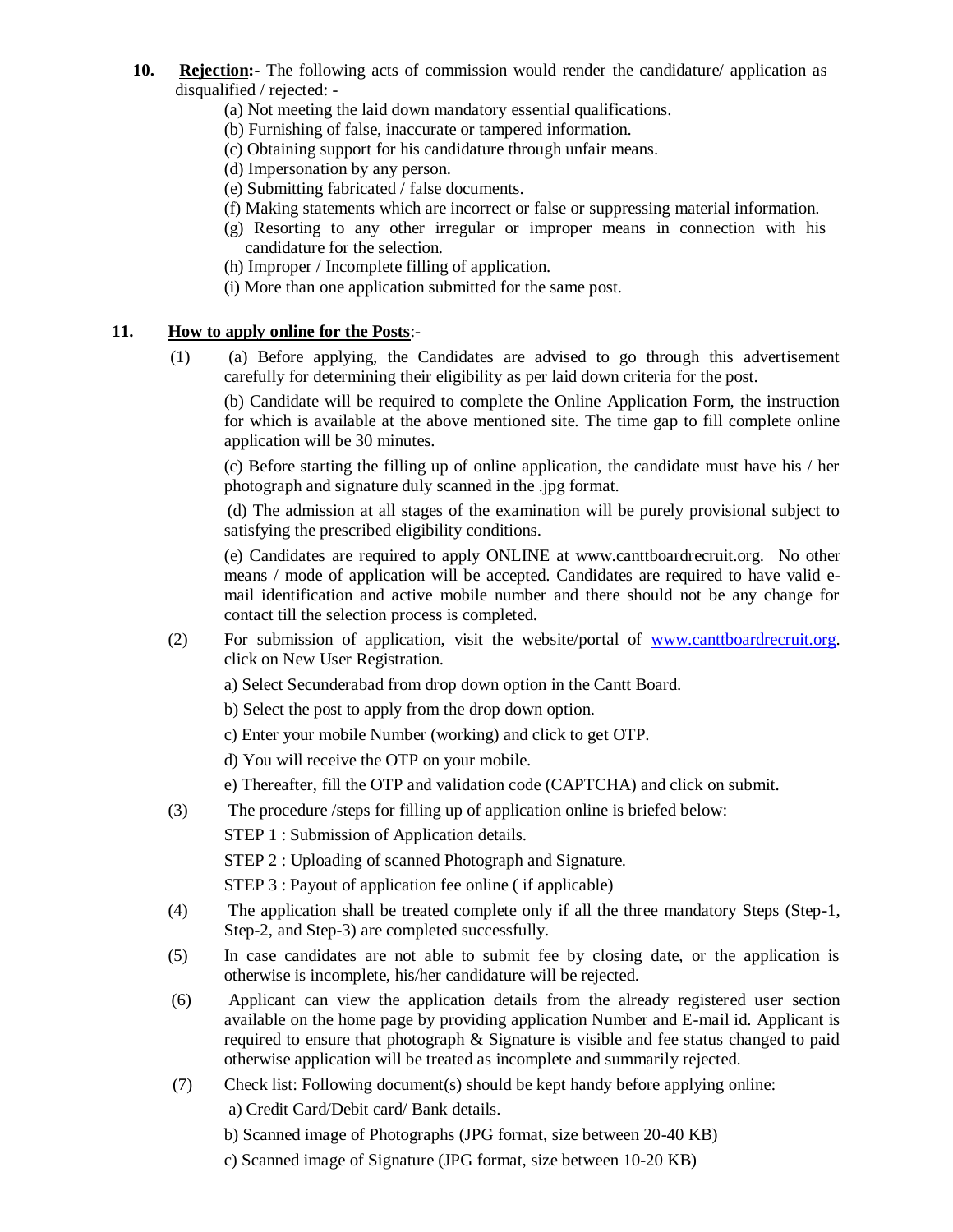- (8) For further details and online application, please log on Website/Portal: [www.canttboardrecruit.org.](http://www.canttboardrecruit.org/)
- (9) The vacancies advertised are provisional. Decision of the competent Authority would be final with the Recruitment including cancellation of Recruitment process at any stage and no Correspondence in the regard will be entertained.
- (10) After submitting the online Application, the candidates are required to preserve the print out of the finally submitted Online application for the post Applied for.
- (11) The Candidates are advised to submit the Online Application well in advance without waiting for closing date.
- (12) Neither the print out of the application nor any document should be sent to this office while applying for the post.
- (13) Applicant should avoid submitting multiple applications for a post.

## **12**. **IMPORTANT INSTRUCTIONS**: -

1. The decision of CEO, Secunderabad in all matters relating to acceptance or rejection of an application, eligibility/suitability of a candidate etc shall be final and binding for all the candidates.

2. The candidate should have valid email ID and a working mobile number for applying for the examination. The applicants are advised not to change the email ID or Mobile number during the process of recruitment. They are also advised not to give mobile number/email Id to any unknown person to avoid any complication.

3. After the examination, details regarding marks obtained by each candidate will be placed on the recruitment portal www.canttboardrecruit.org and the website of the Cantonment Board, Secunderabad [www.cbsecunderabad.org.in](http://www.cbsecunderabad.org.in/)

4. The applicants are advised to login at regular interval on the website/portal i.e. www.canttboardrecruit.org. using his/her application number to check any update regarding the examination.

5. The admit cards of provisionally eligible candidates will be uploaded on the website www.canttboardrecruit.org.The candidates will have to download the admit cards from there only as No hard copy of admit card will be sent to the applicants by post or by email.

6. Any doubts/clarifications regarding the application can be cleared from the office of the Cantonment Board Secunderabad on any working day between working hours.

7. The candidates are advised to visit the website regularly to be in touch with information / updation regarding the examination.

8. Any corrigendum/change regarding the examination will only be notified through the website [www.canttboardrecruit.org.](http://www.canttboardrecruit.org/) and no other medium of giving information to candidates will be incorporated.

9. The exact date of the online test will be updated through the website www.canttboardrecruit.org. The candidates are advised to check the website regularly.

# **13**. **GENERAL INSTRUCTIONS FOR CANDIDATES**:-

(i) The appointing authority makes provisional selection of the candidates on the basis of information provided in the application and documents/certificate provided by the candidate at the time of scrutiny and subsequently, the Appointing Authority verifies and satisfies itself about the authenticity of documents/certificates and eligibility as per the Recruitment Rules before finally appointing the candidates. Therefore, the provisional selection of a candidate confers on him/her no right of appointment unless the Appointing Authority is satisfying after such inquiry as may be considered necessary that the candidate is suitable in all respect for appointment to the post.

(ii) The services of the selected candidates on appointment will be governed by the provision of Cantonment Fund Servant Rules 1937 as amended from time to time, Cantonment Act 2006 and Govt. Instructions issued from time to time.